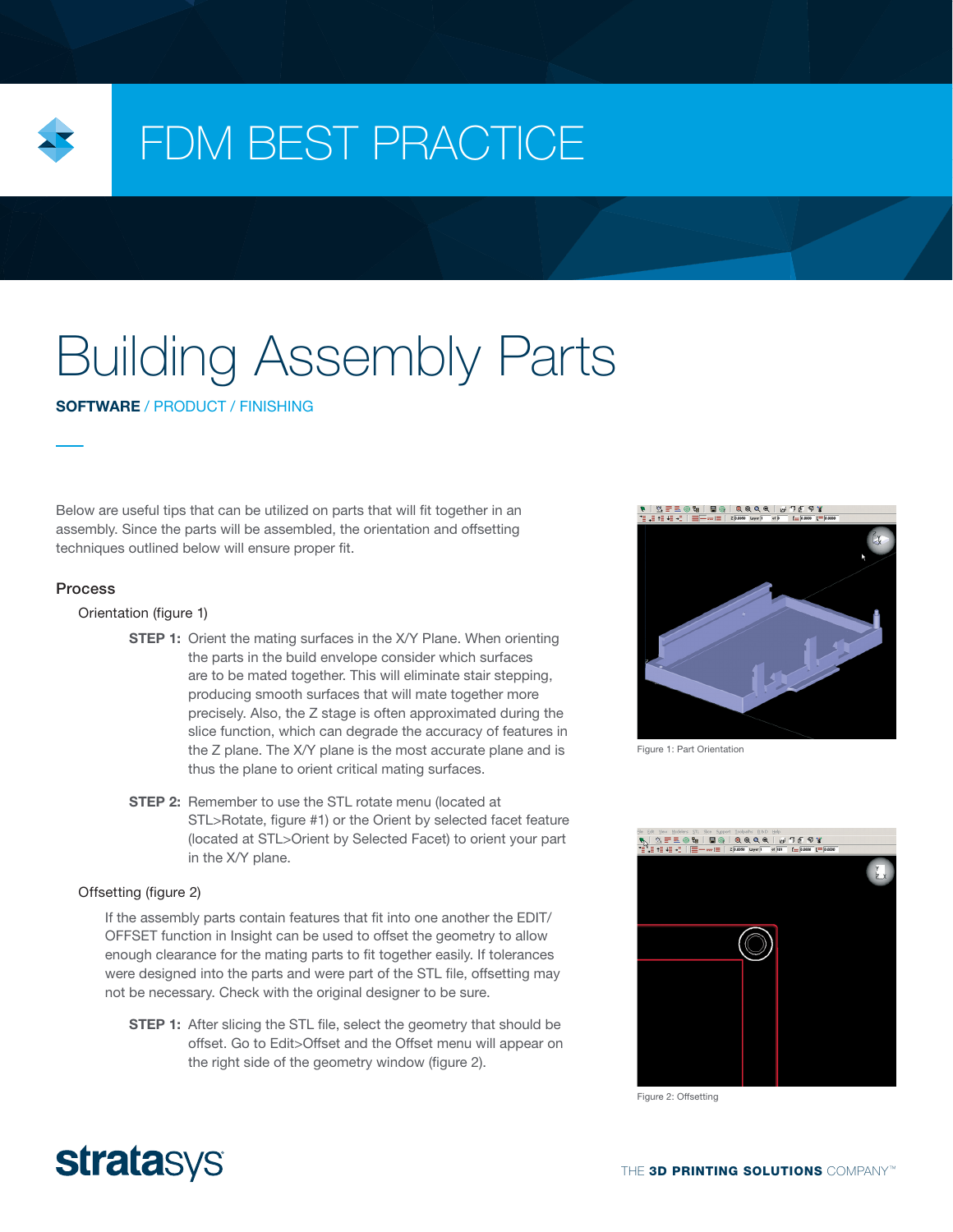- **STEP 2:** Set the direction of offset for the selected curves; inside or outside the curve (Inside will shrink the curve, outside will enlarge the curves).
- **STEP 3:** Set the offset distance or clearance you want to achieve. Typically, 0.002" to 0.004" will work for mating features.
- **STEP 4:** Set the Destination Group to "Same as Selected". Change the Keep Original flag to No (if set to Yes, the original curves would appear also). Hit the OK icon and the selected curves will be offset by the amount you chose. Hit the undo arrow to undo the offsetting action.